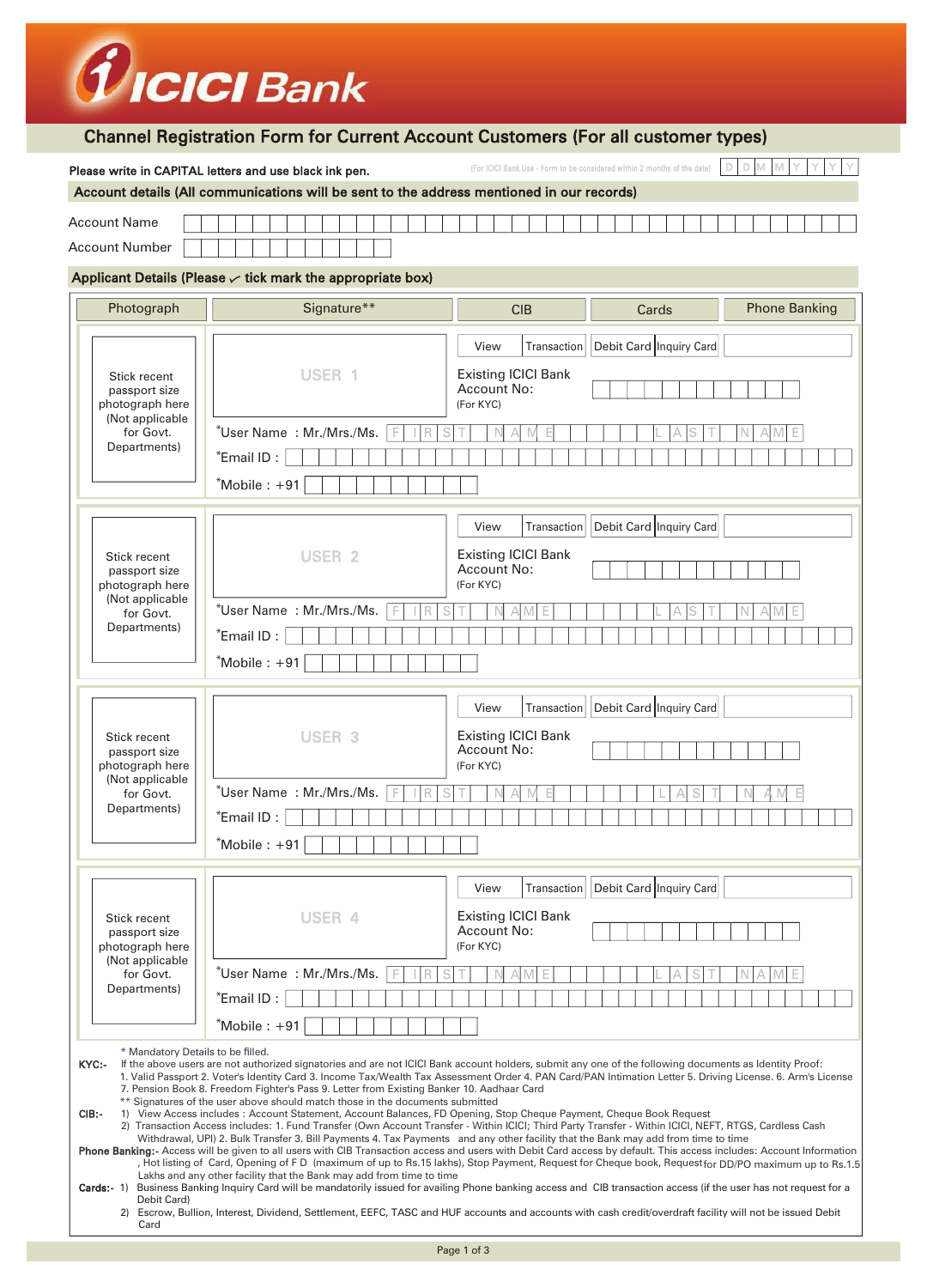

| <b>CORPORATE INTERNET BANKING - TRANSACTION ACCESS</b>                                                                                                                                                                                                                                                                                                                                                                                                                                                                                                         |                                |                         |                         |                         |
|----------------------------------------------------------------------------------------------------------------------------------------------------------------------------------------------------------------------------------------------------------------------------------------------------------------------------------------------------------------------------------------------------------------------------------------------------------------------------------------------------------------------------------------------------------------|--------------------------------|-------------------------|-------------------------|-------------------------|
| CIB MODE OF OPERATION (Work Flow Matrix - Please $\vee$ tick mark the appropriate box                                                                                                                                                                                                                                                                                                                                                                                                                                                                          |                                |                         |                         |                         |
| Singly:<br><b>No</b><br><b>Workflow Based:</b><br>Yes<br>Jointly:<br><b>No</b><br><b>No</b><br>Yes<br>Yes<br>(In Case of this selection please fill the below)<br>(In Case of this selection separate annexure to be attached)<br>For CIB, the work flow rules would be common for all transaction types.<br>1.<br>The approvers mentioned should be registered users in CIB.<br>2.<br>For work flows having more than two approvers, please mention in supporting document.<br>3.<br>In case of Jointly, both users should have same mode of Operation.<br>4. |                                |                         |                         |                         |
| <b>Corporate ID</b><br>(existing if any)                                                                                                                                                                                                                                                                                                                                                                                                                                                                                                                       | Corporate ID                   |                         |                         |                         |
| User ID<br>(existing if any)                                                                                                                                                                                                                                                                                                                                                                                                                                                                                                                                   | <b>Existing User ID</b>        | <b>Existing User ID</b> | <b>Existing User ID</b> | <b>Existing User ID</b> |
| Account No. to be linked<br>to Corporate ID & User ID                                                                                                                                                                                                                                                                                                                                                                                                                                                                                                          |                                |                         |                         |                         |
| <b>Maker Name</b>                                                                                                                                                                                                                                                                                                                                                                                                                                                                                                                                              |                                |                         |                         |                         |
| Approver's Name*<br>Please maintain user order for approval (approver<br>should be a user in CIB with same access option)<br>Please give approvers name only, do not sign                                                                                                                                                                                                                                                                                                                                                                                      | $\mathbf{1}$<br>$\overline{2}$ | $\mathbf{1}$<br>2       | $\mathbf{1}$<br>2       | 1<br>$\overline{2}$     |
| <b>Approver Maximum Transaction Limit -</b><br>For Tax Payments (in $\overline{\cdot}$ .)*<br>(Not applicable for individuals, proprietors, partnership firms and HUF)                                                                                                                                                                                                                                                                                                                                                                                         |                                |                         |                         |                         |
| <b>Approver Maximum Transaction Limit -</b><br>For all payments other than Tax (in ₹.)*<br>1) * Not to be filled if the Mode of Operation is as nor Reard Resolution: Details abould match with quanorting desumante#                                                                                                                                                                                                                                                                                                                                          |                                |                         |                         |                         |

1) \* Not to be filled if the Mode of Operation is as per Board Resolution; Details should match with supporting documents#<br>2) # Supporting documents: BR/Partnership/LLP/Proprietorship Letter/HUF Letter<br>3) In Case amount is

## DOCUMENTATION APPLICABLE

|                                                         |                                 |                      |                      | <b>SUPPORTING DOCUMENTS</b> |                                    |                                                            |                           |                                                             |
|---------------------------------------------------------|---------------------------------|----------------------|----------------------|-----------------------------|------------------------------------|------------------------------------------------------------|---------------------------|-------------------------------------------------------------|
| Type of Product                                         | Channel<br>Registration<br>form | <b>POA</b><br>Letter | <b>HUF</b><br>Letter | Board<br>Resolution         | Partnership<br>Letter<br>with deed | Limited<br>Liability<br>Partnership<br>Letter with<br>deed | <b>TASC</b><br>Resolution | Co.Operative<br>Regional<br><b>Rural Bank</b><br>Resolution |
| Individual                                              | Y                               |                      |                      |                             |                                    |                                                            |                           |                                                             |
| Proprietor / POA                                        | Y                               | Y                    |                      |                             |                                    |                                                            |                           |                                                             |
| <b>Hindu Undivided</b><br>Family                        | Y                               |                      | Υ                    |                             |                                    |                                                            |                           |                                                             |
| <b>Public Limited</b><br>Company                        | Y                               |                      |                      | Y                           |                                    |                                                            |                           |                                                             |
| <b>Private Limited</b><br>Company                       | Υ                               |                      |                      | Y                           |                                    |                                                            |                           |                                                             |
| Partnership Firm                                        | Y                               |                      |                      |                             | Y                                  |                                                            |                           |                                                             |
| <b>Limited Liability</b><br>Partnership firm            | Υ                               |                      |                      |                             |                                    | Y                                                          |                           |                                                             |
| <b>TASC</b>                                             | Y                               |                      |                      |                             |                                    |                                                            | Y                         |                                                             |
| Co-Operative /<br><b>Regional Rural</b><br><b>Banks</b> | Υ                               |                      |                      |                             |                                    |                                                            |                           | Y                                                           |